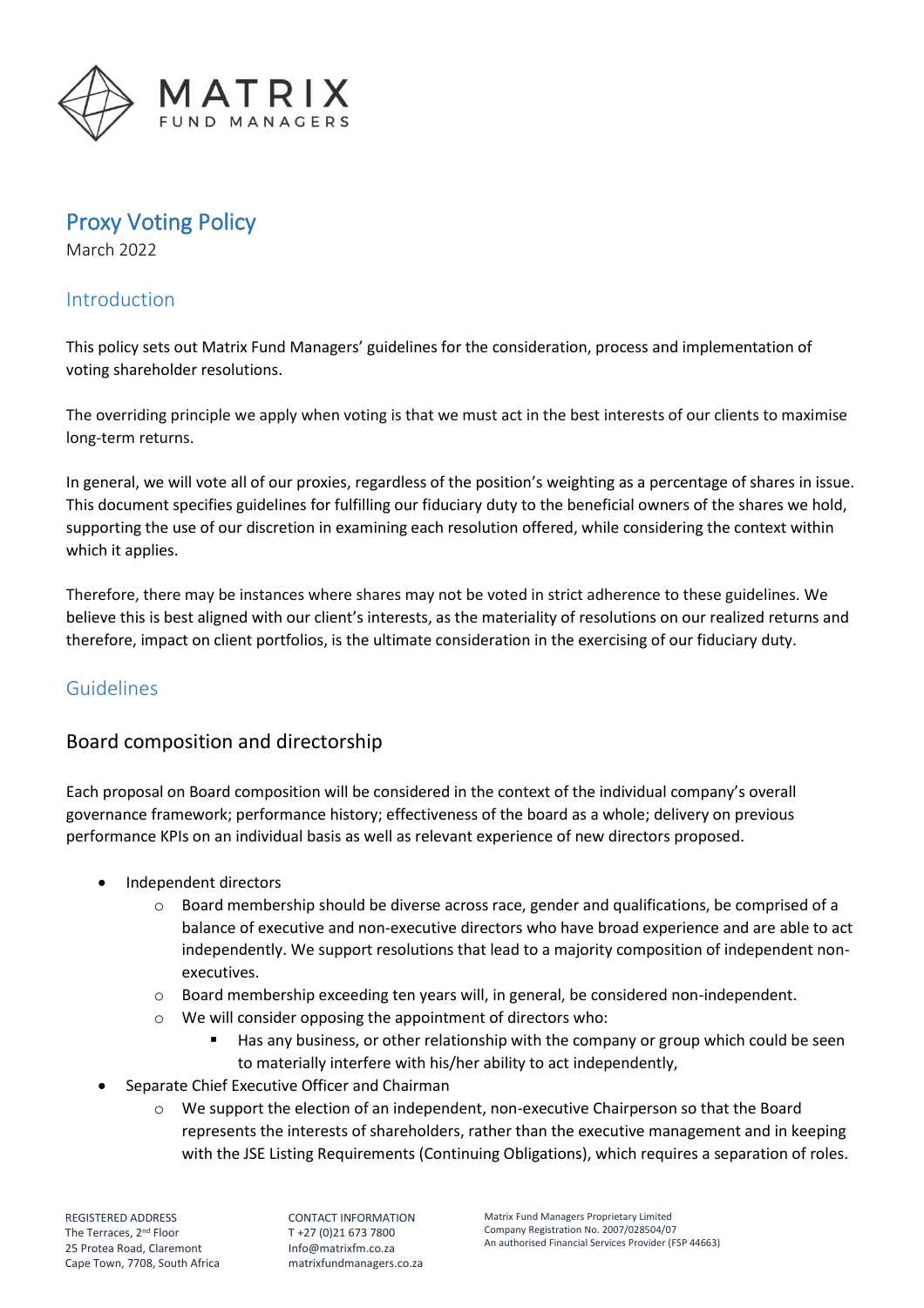

- o We will oppose the proposal that the Chief Executive Officer take up the position of Chairperson following retirement.
- Re-election of directors
	- $\circ$  We believe Board members should: be held accountable for the company performance and should retain liability; be responsible for providing strategic direction; retain full and effective control; identify and monitor key risks, while complying with relevant laws and regulations. In the event any Board member(s) are found in negligence of the above duties, we will oppose their reelection.
	- $\circ$  In general, we will consider opposing resolutions that re-elect a number of directors en bloc in favour of resolutions advocating for re-elections or appointments on an individual basis.

### Corporate actions

### Share capital

- General authority to place unissued shares under the control of the directors or issue shares for cash
	- $\circ$  We will consider opposing resolutions that place an unlimited amount of unissued shares under the control of the directors, or issuing shares for cash, particularly if there is a risk of further issues diluting the existing shareholders' value.
	- $\circ$  Any such actions should rather be specifically motivated to shareholders by calling a general meeting as and when required.
	- o We generally support issuance or placement of up to 5% of shares in issue.
- Authority to repurchase shares
	- o We will support share repurchases that are deemed to enhance shareholder value. We will consider opposing resolutions that allow share repurchases which materially impact on the 'free float' of the investee company.
	- $\circ$  We will oppose share repurchase proposals deemed a means to frustrate or enforce corporate actions, or which will result in prejudice to different classes of shareholders.
- Dual capitalisation, preferential voting rights
	- o We will consider opposing proposals to divide share capital into two or more classes or to otherwise create classes of shares with unequal voting and/or dividend rights on the basis that the effect of these proposals, over time, is to consolidate voting power in the hands of relatively few insiders which power is disproportionate to their percentage ownership of the company's share capital as a whole.
- Any potential dilution of shareholder funds or equity should be limited and the maximum possible dilution should be disclosed.

### B-BBEE Schemes

- On a case-by-case basis, we will support the execution of B-BBEE transactions with sound investment cases and which do, in practice, enable long term broad-based empowerment.
- As such, we are supportive of B-BBEE transactions, with further requirements that sale of equity can only be undertaken to suitably qualified BBBEE parties.
- We support the development and implementation of B-BBEE employment equity plans.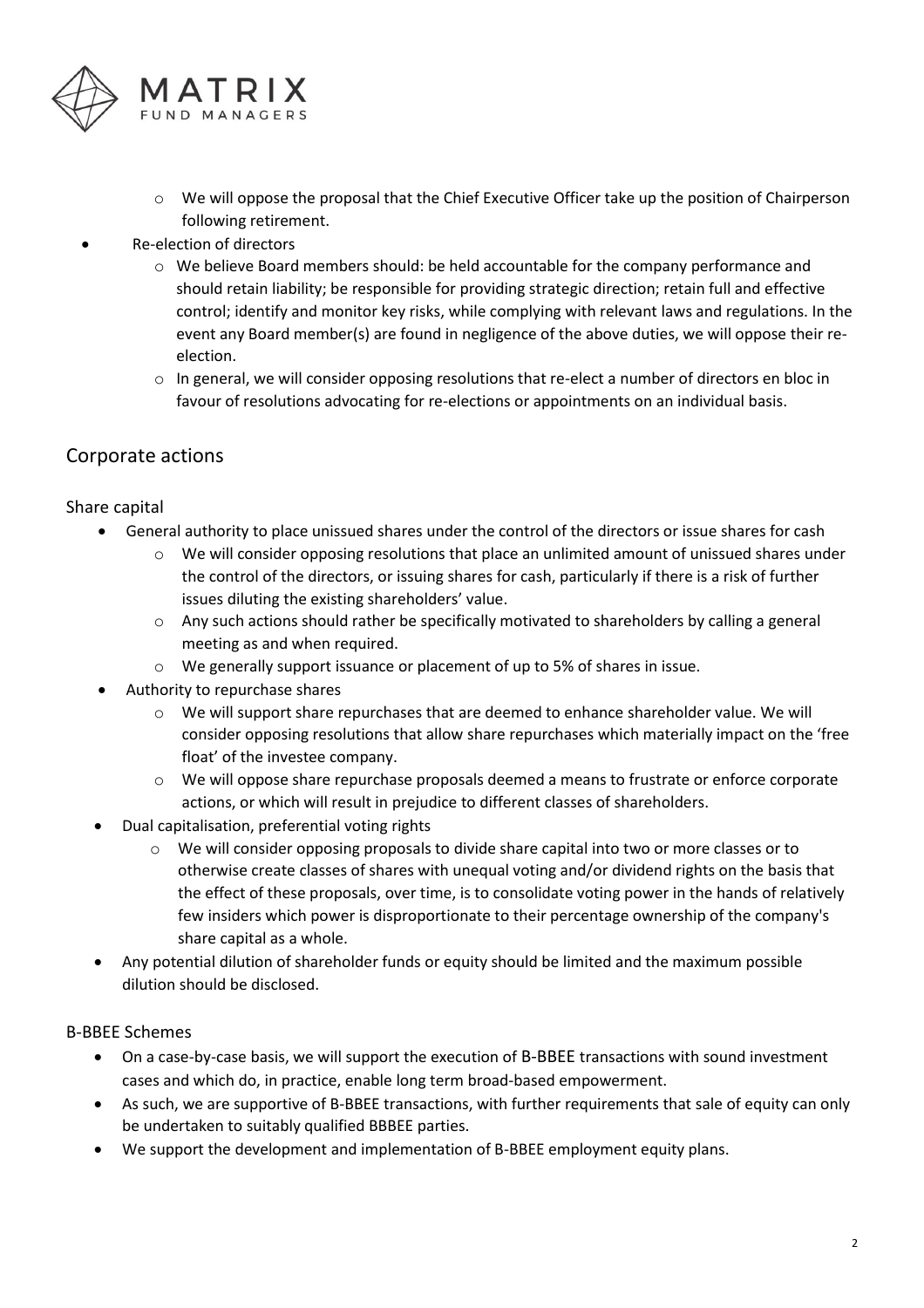

### Corporate governance recommendations

### Shareholder treatment

We support the implementation of structures and practices established within a company to safeguard shareholders' interest – particularly those of minority shareholders - and which enable informed voting.

As such, we guide for the following treatment of shareholder capital:

- We prefer that share repurchases, affecting both high and low voting shares, be proposed on a pro-rata basis.
- High voting class shares may not be used to vote on proposals that will dilute low voting class shares.
- Where preferential voting rights are embedded in the structure, any shareholder resolution that affects the interest of all shareholders should be passed upon the requisite majority being achieved in all (voting) classes of shares.
- Where there are directors who are major shareholders, we will advocate they be precluded from voting on matters which materially affect their shareholding.

#### Executive Remuneration

We consider Executive Remuneration to be one of the single biggest drivers of mis/alignment between shareholder interests and management focus and execution. Accordingly the levels and structure of remuneration for executives should not only be aimed at attracting, retaining and incentivizing executives, but also to enable the realization of company strategy in the long term.

In this regard, we consider the following, along with our Remuneration Policy framework below, in assessing remuneration policy resolutions:

- Detailed disclosure of director, executive and other employee compensation, particularly where the company does not have a majority independent board.
- The independence of the Remuneration Committee and its recommendations.
- Whether compensation is reasonable, especially with respect to:
	- o total compensation to per annum (on a comparable peer and performance basis);
	- $\circ$  'golden parachutes' for early termination of service' or if triggered by a takeover;
	- $\circ$  long-term performance incentive structures that are aligned with financial and non-financial measures, including those of an ESG nature. Performance targets should incorporate these issues.

We expect the Board to appoint a Remuneration Committee, staffed by a majority of independent nonexecutives, responsible for the oversight of the company's executive remuneration policy, programme and implementation as well as evaluating the performance of senior management.

In the implementation of our voting rights on remuneration, we are guided by the following policy framework:

• Disclosure should include details of base pay; the peer group comparator used and in what quartile the fixed component of remuneration lies; bonuses; share-based payments; granting of options or rights; restraint payments; maximum and minimum expected awards; clear KPIs and incentive targets with clear links to strategy.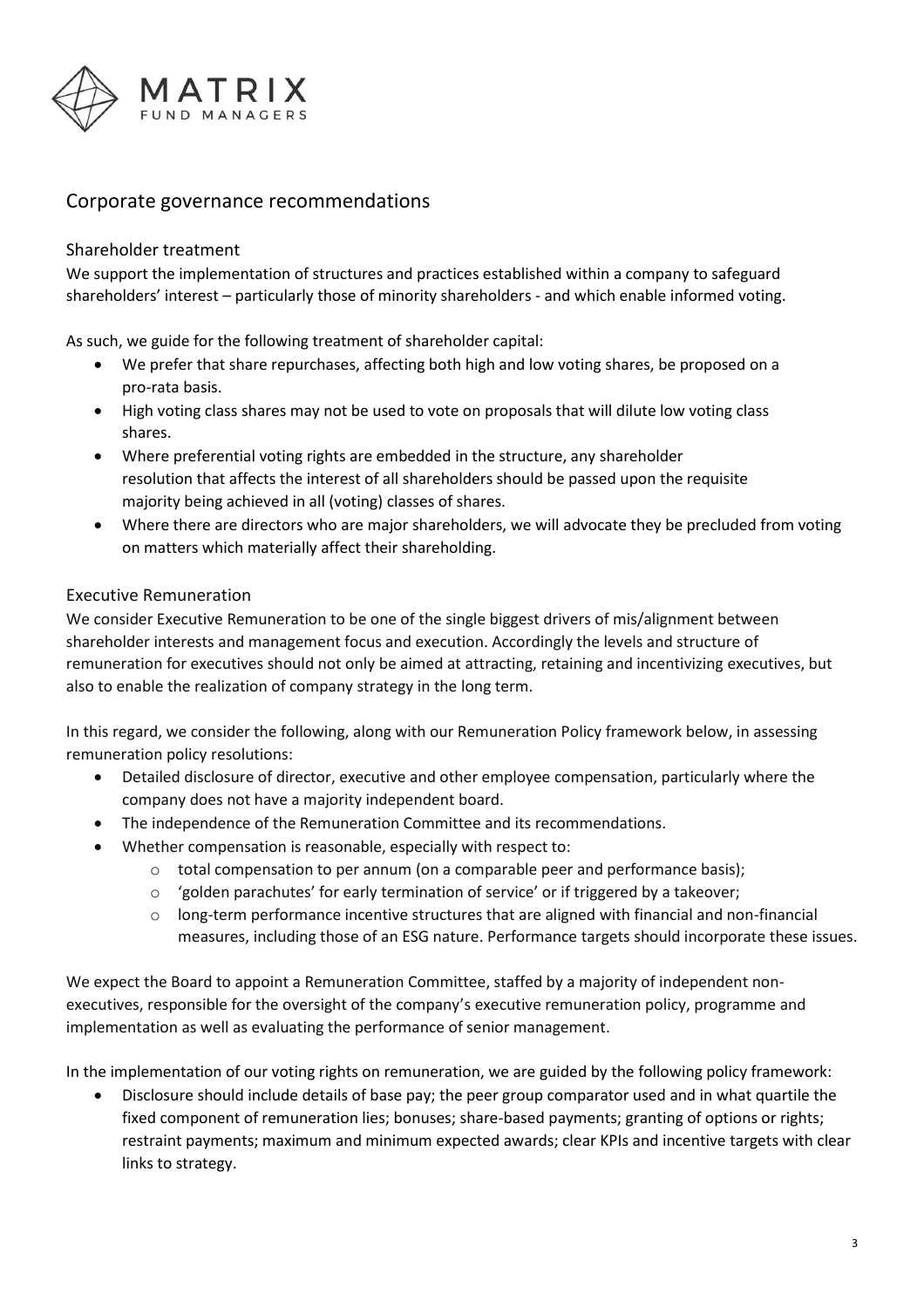

- Performance metrics should be clearly tied to the long term business strategy and encapsulate value drivers within the control of Management.
- We encourage the outright ownership by Management in company shares, outside of awards made by Performance or Restricted Share programmes. We may vote against the use of share options rather than shares or other share equivalents, as we believe options create an asymmetric risk reward profile for management and they should share in the downside with shareholders.
- We will consider opposing proposals that allow for the repricing or issuing of options at a discount.
- We prefer and support a total remuneration which is in the top quartile of peers, as long as the above criteria are met and base pay is below the median of peers i.e. top quartile total remuneration is a stretch target for Management.
- We support and encourage the inclusion of "non-financial" targets, where these are forward looking and speak to ESG indicators material to the company's strategy and business environment.
- We oppose performance measures which will be susceptible to short term share price performance or accounting manipulation (earnings, share price, asset sales etc.)
- We support performance measures based on return on capital measures (e.g. ROIC or ROCE), balanced with rewards for value-accretive growth (e.g. FCF, STIs geared to the realization of growth project milestones, LTIs commensurate with the communicated long-term value accretion of long term growth projects). Preference is given to ROCE measures to encourage return of capital to shareholders where value-enhancing growth projects cannot be pursued.
- We further encourage the disclosure of "fair and responsible pay" staff remuneration metrics, namely disclosure of absolute wage and increases based on gender as well differentiated salary increases.

### Clawback Provisions

We support and encourage the provision of malus and clawback policies adequately drafted so as to act as a deterrent from executive action which questionably puts shareholder value at risk, as well as a punitive measure in the event of the following:

- o Material reputational damage,
- o Material misstatement of the financial statements of the group, company or material subsidiary of which the executive presides,
- o Deliberate misinterpretation of financial targets,
- o Gross misconduct or material breach of obligations,
- o The group, or a business unit, suffers a material failure in risk management.

In incidences relating to gross misconduct or material misstatements, misrepresentation of financial statements and targets we advocate for clawback provisions to hold for at least 5 years.

### Audit Committee and Appointment of Auditors

The external audit of the investee company must be an objective, rigorous and independent process to maintain the confidence of the market. We will consider any issues that may compromise the audit firm's independence and objectivity with respect to the company in determining our vote to retain a firm.